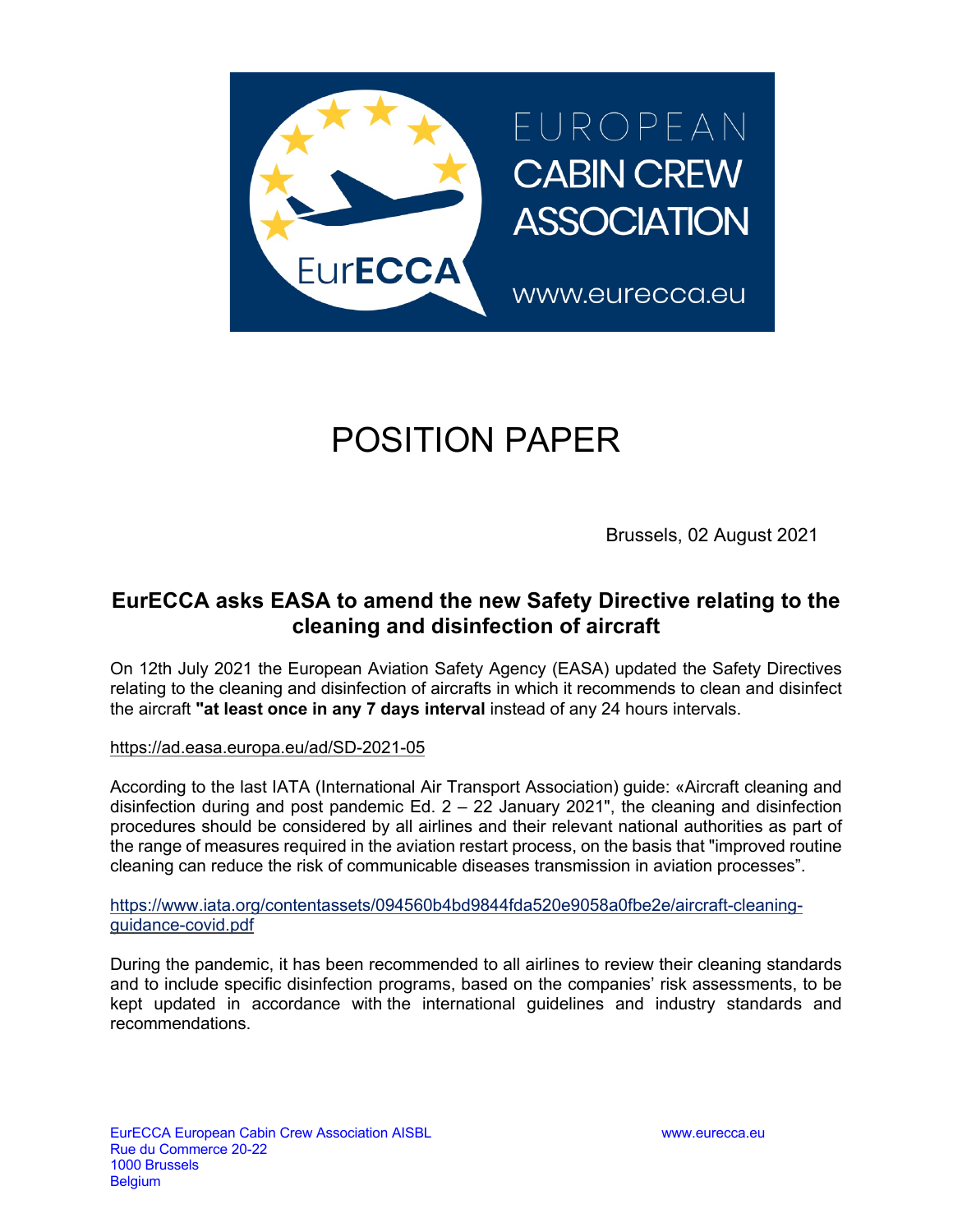#### At European level EASA Safety Directive 2020-03

#### https://ad.easa.europa.eu/ad/SD-2020-03#download

recommended to **"clean and fully disinfect the aircraft" at least once in any 24 hours intervals**, so many airlines have been able to maintain their pre-Covid cleaning procedures (one time per day regardless number of flights flown or number of passengers) just adding the disinfection process on top of their cleaning at the minimum intervals recommended in the Safety Directive: once every 24 hours.

According to international guidelines during the pandemic, companies shall have instead reviewed and amended their previous cleaning standards programs, in line with the increased risk due to Covid -19 sanitary crisis and its variants and should have taken into account their specific type of operations according to the already existing international guidelines such as the World Health Organization's "Guide to Hygiene and Sanitation in Aviation and industry standards and other specific recommendations".

https://www.who.int/water\_sanitation\_health/hygiene/ships/guide\_hygiene\_sanitation\_aviation\_3 \_edition.pdf

On the 12th July the European Aviation Safety Agency (EASA) updated the Safety Directives relating to the cleaning and disinfection of aircraft.

Contrary to what is stated on the previous one, EASA Safety Directive 2020-03 where operators needed to clean and disinfect the aircraft at least once in any 24 hours interval, the new EASA Safety Directive 2021-05, states that cleaning and disinfection has to be carried out "at least once in any 7 days interval, (...).

First at all, EASA has to be clear by distinguishing cleaning and disinfecting.

According to the Guide to Hygiene and Sanitation in Aviation:

https://www.who.int/ihr/ports\_airports/guide\_hygiene\_sanitation\_aviation\_3\_edition\_wcov.pdf

**Cleaning** means: Removal of visible dirt or particles through mechanical action undertaken on a routine and frequent basis.

According to the International Heath Regulation,

https://en.wikipedia.org/wiki/Aircraft\_disinsection - :~:text="Disinfection" means the procedure whereby health measures are,by direct exposure to chemical or physical agents.

**Disinfection** means: the procedure whereby measures are taken to control or kill infectious agents on a human or animal body, on a surface or in or on baggage, cargo, containers, conveyances and goods by direct exposure to chemical or physical agents.

With the new EASA Safety Directive, it can be reduced to once in 7 days with no scientific base.

Flying on an airplane which hasn't been cleaned for 7 days includes:

- dirt and debris accumulating on the seats, under the seats, in between the seats, on the tray tables, in the overhead locked, in the air filters;

- toilets with biological hazards accumulated for 7 days, etc.